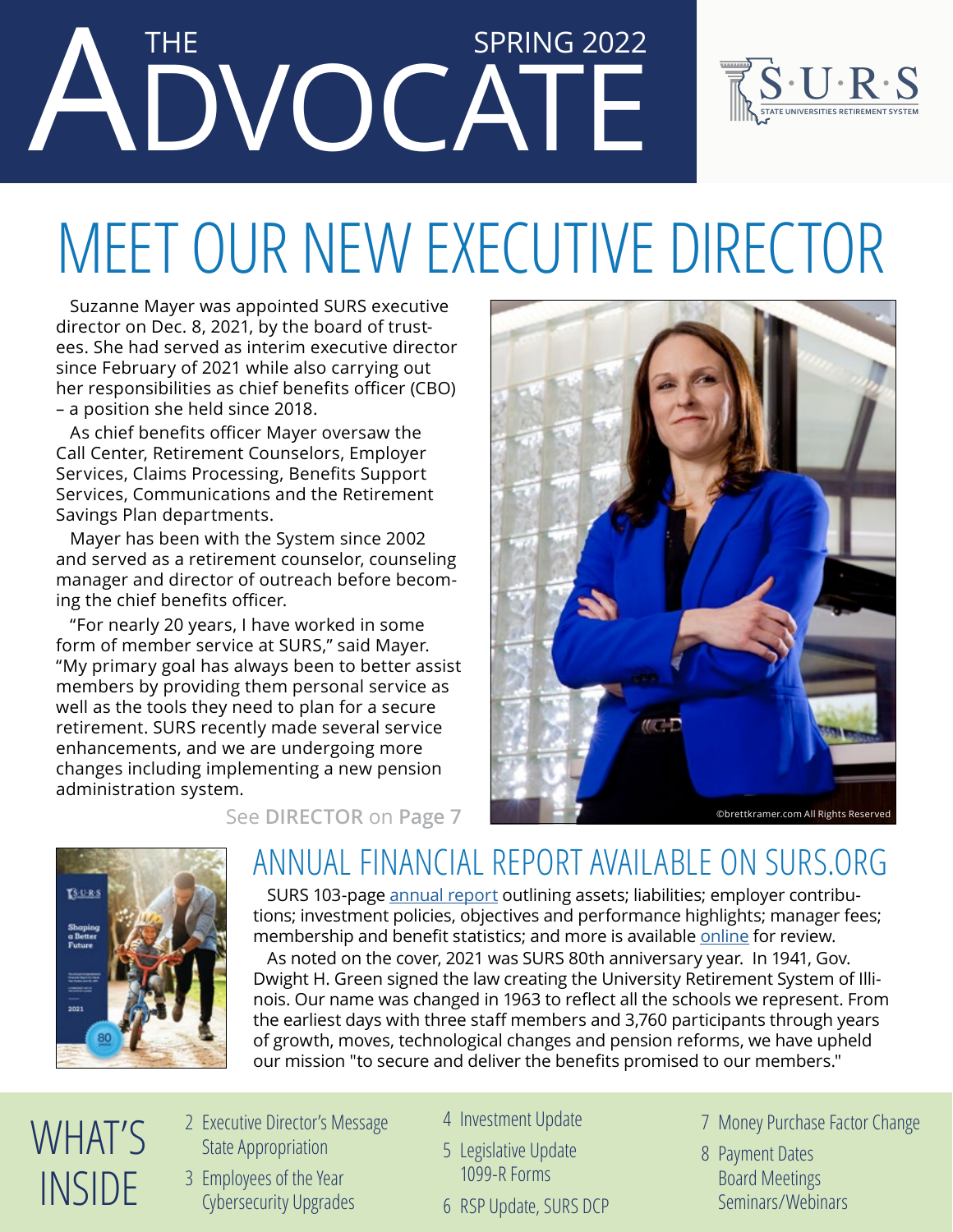## LOOKING FORWARD TO WHAT LIES AHEAD FOR SURS

We were pleased that Gov. Pritzker included SURS full certified state contribution of \$2,118,567,000 in his FY 2023 budget address last month. Also significant was his proposed \$500

#### MESSAGE FROM THE EXECUTIVE DIRECTOR



SUZANNE MAYER

million supplemental payment to the state's five public pension systems that will reduce longterm liabilities by an estimated \$1.8 billion. Both go a long way to building a more financially strong system.

The proposed budget also includes increased direct support for state colleges and universities, an increase to Monetary Award Program (MAP) funding and additional funding for minority teacher scholarships. All

good news going forward for our employers, their students and our members.

Interest in SURS new Deferred Compensation Plan (DCP) continues to grow. All eligible SURS employers now have adopted the savings plan and most all have made it available to their employees.

Whether you are enrolled in the SURS Traditional Plan, Portable Plan or the Retirement Savings Plan (RSP), I hope you will take the time to learn more about the DCP. It's another way for you to save

additional money for retirement and it's easy to participate.

Like all businesses, the pandemic has changed the way we work and interact with our members. Though we had to close our physical office to the public for many months, our front lobby is once again open, and we are available to help you with your needs. Our counseling sessions are still being conducted virtually however we look forward to meeting with you in person again soon. In the meantime, sign up for one of our popular virtual sessions. Be sure to also check out our spring educational offerings listed on the back page. Our counselors will be providing live and on-demand webinars covering a variety of topics designed to help you better prepare for retirement.

Finally, I want to say how proud I am to serve as SURS executive director. My career at SURS has been focused on how we can best serve our members; whether it be through education and counseling, direct responses to your questions and concerns, processing accurate benefits or making sure we invest wisely and secure our annual state funding. I want you to know we are here to help you along your career journey from the time you are hired all the way through your retirement years.

Please feel free to contact me with your concerns at Executive\_Director@surs.org.

| <b>MONTH</b>         | <b>TOTAL RECEIVED</b> | <b>TOTAL DUE</b>   | <b>AMOUNT OWED</b> | <b>Total FY 2021 Appropriation</b>                    |
|----------------------|-----------------------|--------------------|--------------------|-------------------------------------------------------|
| July                 | \$175,106,583.33      | \$175,106,583.33   | \$0.00             | \$1,995,767,000<br>Paid in full by June 10, 2021      |
| August               | \$9,200,000.00        | \$175,106,583.33   | \$165,906,583.33   | <b>Total FY 2020 Appropriation</b>                    |
| September            | \$341,013,166.66      | \$175,106,583.33   | -\$165,906,583.33  | \$1,854,692,000<br>Paid in full by July 7, 2020       |
| October              | \$131,721,687.49      | \$175,106,583.33   | \$43,384,895.84    | <b>Total FY 2019 Appropriation</b><br>\$1,655,154,000 |
| November             | \$60,975,503.00       | \$175,106,583.33   | \$114,131,080.33   | Paid in full by July 31, 2019                         |
| December             | \$116,450,583.33      | \$175,106,583.66   | \$58,656,000.33    | <b>Total FY 2018 Appropriation</b><br>\$1,629,307,606 |
| January              | \$347,938,166.66      | \$175,106,583.00   | -\$172,831,583.66  | Paid in full by July 12, 2018                         |
| February             | \$1,120,000.00        | \$175,106,583.33   | \$173,986,583.33   | <b>Total FY 2017 Appropriation</b><br>\$1,671,426,000 |
| <b>TOTAL TO DATE</b> | \$1,183,525,690.47    | \$1,400,852,666.64 | \$217,326,976.17   | Paid in full by Sept. 22, 2017                        |

### **SURS Fiscal Year 2022 Appropriation**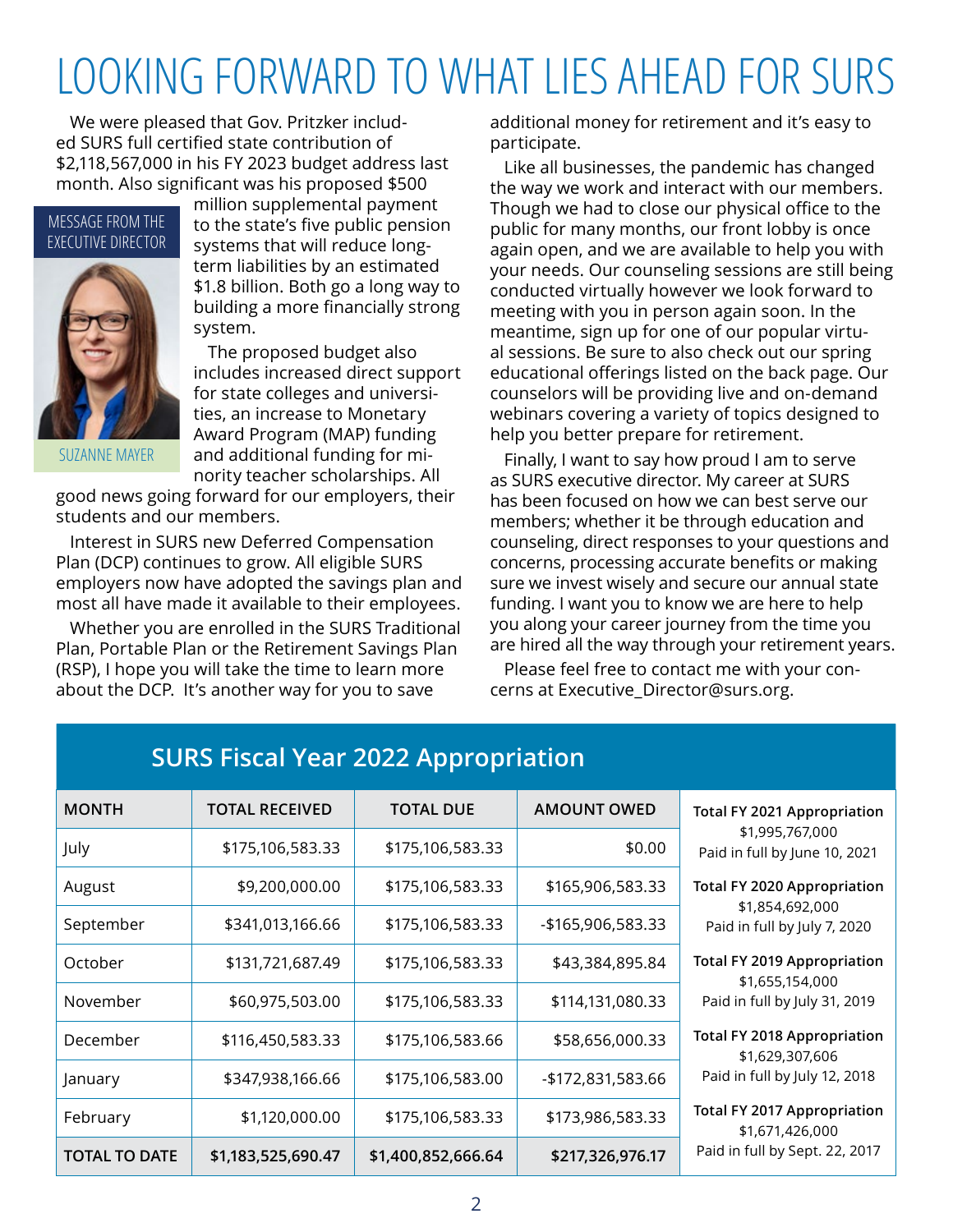

SURS Employees of the Year are, from left to right, Holly Silver, Cynthia Yao Gnahore, Michelle Davenport, Cara Peeler and Rosaline Epsteen.

# SURS NAMES 2021 EMPLOYEES OF THE YEAR

At the end of last year, SURS honored our Support Services Team for their dedication and positive attitude in providing essential services during the COVID-19 pandemic. Team members included Michelle Davenport, Rosaline Epsteen, Cynthia Yao Gnahore, Cara Peeler and Holly Silver.

The Support Services Team's operations are an essential component in most everything SURS does. Without their hard work and dedication, SURS could not operate effectively.

During FY 2021, most benefit claims were processed remotely and most work was distributed to staff members electronically. For those staff members to be able to work safely from home, the Support Services Team had to be in the office every day throughout the year to initiate all claims processes.

They carried out safety-appropriate, in-office operations to make sure incoming and outgoing mail service continued and documents received were properly scanned into the system. The team scanned 86,812 documents and sent out 270,583 pieces of mail.

The team was nominated and chosen for the award by their co-workers.

### CYBERSECURITY UPGRADES COMING TO SURS EXTERNAL WEBSITES

Cybersecurity is an increasing risk that can threaten the sustainability of any organization. SURS takes the threat of online identity theft seriously.

In the coming months we will be implementing new security measures on our Member and Employer Websites. We will be adding a layer of identity verification as part of the login process, a technique that has become commonplace for online banking and other secure sites.

Stay tuned for more details, including the timing of the change.

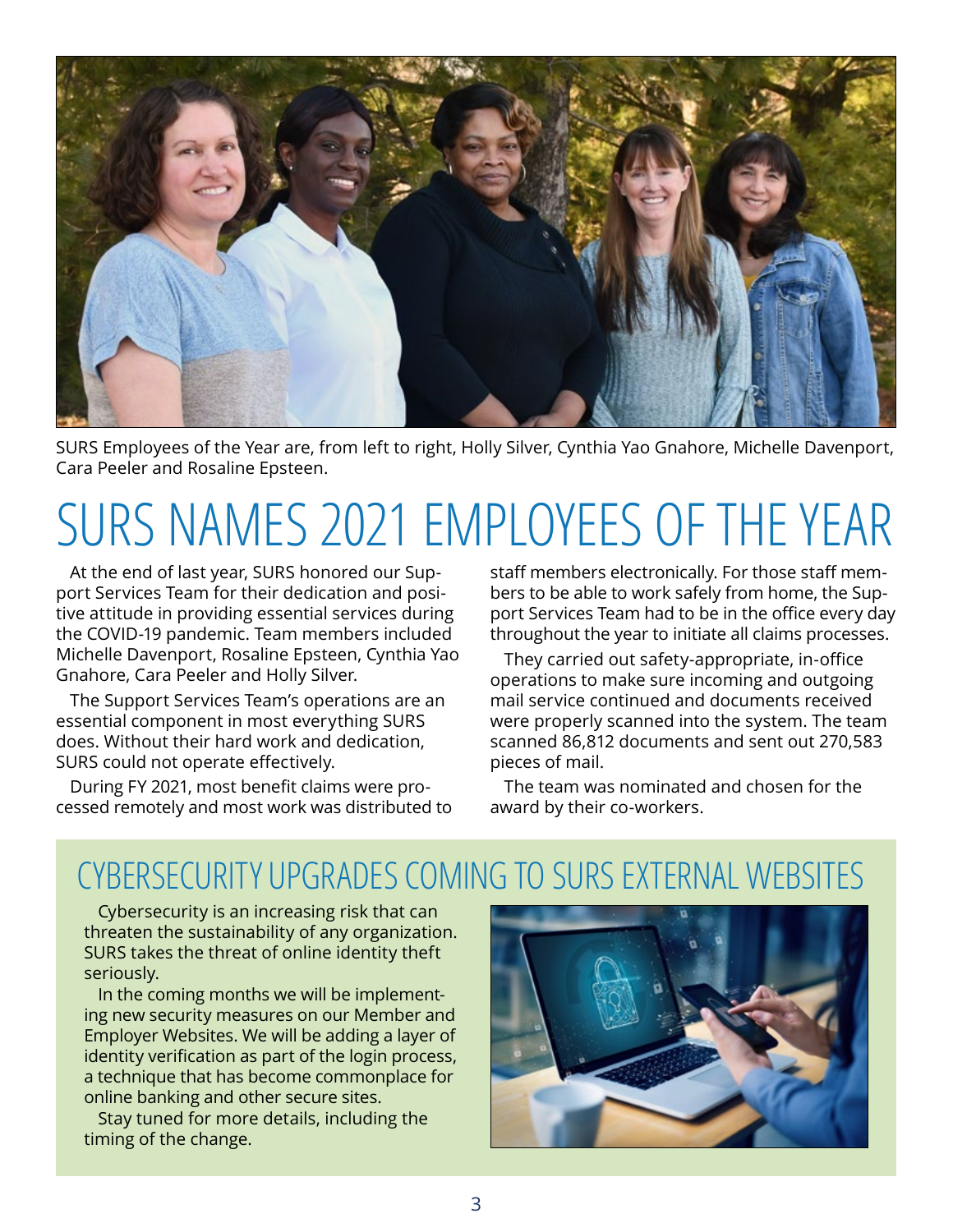| <b>SURS Long-Term Portfolio Returns</b><br>As of Dec. 31, 2021 |        |         |                 |          |                 |  |  |
|----------------------------------------------------------------|--------|---------|-----------------|----------|-----------------|--|--|
|                                                                | 1 Year | 5 Years | <b>10 Years</b> | 20 Years | <b>30 Years</b> |  |  |
| <b>SURS Portfolio</b>                                          | 14.74% | 10.62%  | 9.65%           | 7.65%    | 8.30%           |  |  |
| <b>Policy Portfolio</b>                                        | 11.72% | 10.22%  | 9.58%           | 7.61%    | 8.05%           |  |  |

# SURS SEES STRONG RETURNS FOR 2021

The SURS investment portfolio ended calendar year 2021 on a high note, benefiting from strong financial markets over the course of the year.

A rebound in global GDP growth, strong corporate earnings, and optimism over the pandemic recovery contributed to new highs in equity markets during the latter part of 2021.

The SURS portfolio surged to return 14.74%, net of fees, during calendar year 2021, significantly exceeding the 11.72% policy benchmark and the current 6.50% assumed rate of return. Each of the six functional asset class portfolios outperformed their benchmarks for the year, with the non-traditional growth and stabilized growth classes performing particularly well on a relative basis.

As of Dec. 31, 2021, the SURS defined benefit investment portfolio was valued at approximately \$24 billion. SURS total assets at year-end were approximately \$28.1 billion when Retirement Savings Plan (RSP) assets of \$4.1 billion are included.

The new Deferred Compensation Program (DCP), a supplemental plan designed to provide members an avenue to save more and generate additional income in retirement, had assets of \$3 million at the end of the year.

The strong one-year return further improves SURS robust long-term results, as shown in the table above. The portfolio's long-term performance remains above the policy benchmark and 6.50% assumed rate of return in effect as of Dec. 31, 2021.

### **Russian Invasion of Ukraine**

The Feb. 24 invasion of Ukraine by Russia has caused unspeakable turmoil, grief and suffering. Our thoughts and prayers are with the Ukrainian people fighting for their lives to defend their families, homeland and democracy.

## PORTFOLIO STRUCTURED TO WITHSTAND VOLATILITY

The persistence of higher inflation in the U.S. has resulted in increasing expectations of multiple rate hikes by the Federal Reserve in 2022, and generally, an end to accommodative monetary policy.

Inflation fears, geopolitical tensions, and continuing repercussions from COVID-19 have combined to increase volatility in financial markets thus far in 2022. This heightened volatility may continue throughout the remainder of the year.

The portfolio's robust diversification and intentional risk mitigation strategies are designed to lessen the impact of continuing downside volatility. The portfolio is professionally managed and monitored by both internal staff and industry-leading advisors.

The SURS investment portfolio has very limited exposure to Russian securities. As of Feb. 28, 2022, SURS exposure is less than 0.1% of the portfolio. SURS mid-February liquidation of two dedicated emerging market debt commingled funds, an action unrelated to the invasion, materially reduced our exposure to Russian securities.

SURS staff is exploring the options the board has with respect to divestment of the remaining Russian holdings. We will continue to monitor our investment managers' positions in these securities, have periodic discussions with investment managers about market liquidity for current Russian holdings, and determine the most prudent course of action.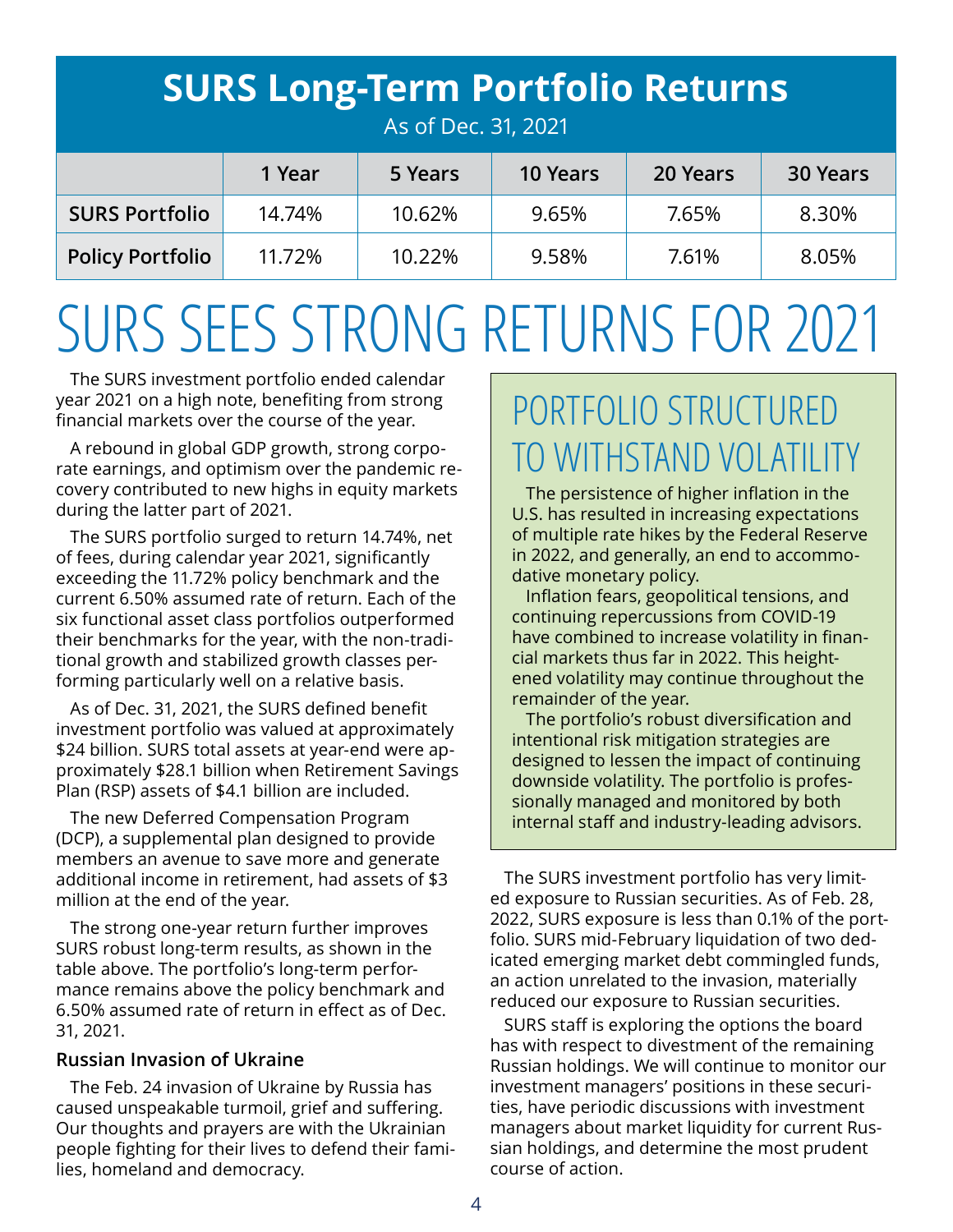## 1099-R TAX FORMS AVAILABLE ON MEMBER WEBSITE

SURS has completed its paper mailing of the 2022 IRS Form 1099-R to each member or beneficiary who received a distribution in 2021.

Members may log in to the SURS secure Member Website and print a copy if needed. The 1099-R forms can be found under the "My Payment" tab or in the quick links under "Tax Statements."

If you do not have Internet access and would like to request a print version be mailed to you, please contact SURS Call Center at (800) 275-7877.

The Illinois Department of Revenue (IDOR) began accepting 2021 state individual income tax returns on Monday, Jan. 24, the same date the Internal Revenue Service (IRS) began accepting federal individual income tax returns.

This year's tax deadline is Monday, April 18.

## GOV. PROPOSES ADDITIONAL \$500 MILLION FOR PENSIONS

The legislature reconvened for the second year of the 102nd General Assembly on Jan. 5, but most work has continued to occur remotely due to the ongoing global pandemic.

### LEGISLATIVE UPDATE

On Feb. 2, the governor presented the introduced budget for fiscal year 2023. Under the governor's

introduced budget, which was filed as House Bill 5634 and Senate Bill 4136, SURS would receive the full certified state contribution (\$2,118,567,000) and a portion of an additional \$500 million dedicated to reduce the unfunded liabilities of the five state-funded retirement systems (the General Assembly Retirement System, State Employees Retirement System, State Universities Retirement System, Teachers Retirement System and Judges Retirement System). The Governor's Office estimates that the additional \$500 million will result in future savings of \$1.8 billion for the state.

SURS strongly urges the General Assembly to pass the full certified state contribution for FY 2023 and the additional \$500 million to reduce the unfunded liabilities and improve the funded status of the systems.

Despite the condensed legislative timeframe due to the scheduled adjournment April 8, the General Assembly has introduced several legislative proposals impacting SURS.

Of note, House Bill 4292 would authorize an additional \$1 billion in bonds to finance the optional



The first buyout option allows eligible individuals who first became members of SURS prior to Jan. 1, 2011, to accept a reduced and delayed automatic annual increase on retirement and survivor's annuities in exchange for a one-time, lump-sum payment equal to 70% of the present value of the difference between the original 3% compounded automatic annual increases that begin the Jan. 1 after retirement and the 1.5% simple automatic annual increases that would begin the Jan. 1 after the later of age 67 or one year after retirement.

The second buyout option allows eligible individuals to receive a one-time, lump-sum payment equal to 60% of the present value of their pension benefits, in exchange for forfeiting all benefits otherwise payable under SURS.

If you are interested in learning more about buyout options, go to [surs.org/life-events/tier-i](https://surs.org/life-events/tier-i-aai-buyout/)[aai-buyout/](https://surs.org/life-events/tier-i-aai-buyout/) and [surs.org/life-events/vested](https://surs.org/life-events/vested-inactive-buyout/)[inactive-buyout/](https://surs.org/life-events/vested-inactive-buyout/) or contact SURS at 1-800-275- 7877.

We strive to keep you informed of all legislation impacting SURS and SURS member benefits. Please visit our legislative website at [surs.org/](https://surs.org/business/legislation) [business/legislation](https://surs.org/business/legislation) to find the most up-to-date information on legislation pending in the General Assembly.

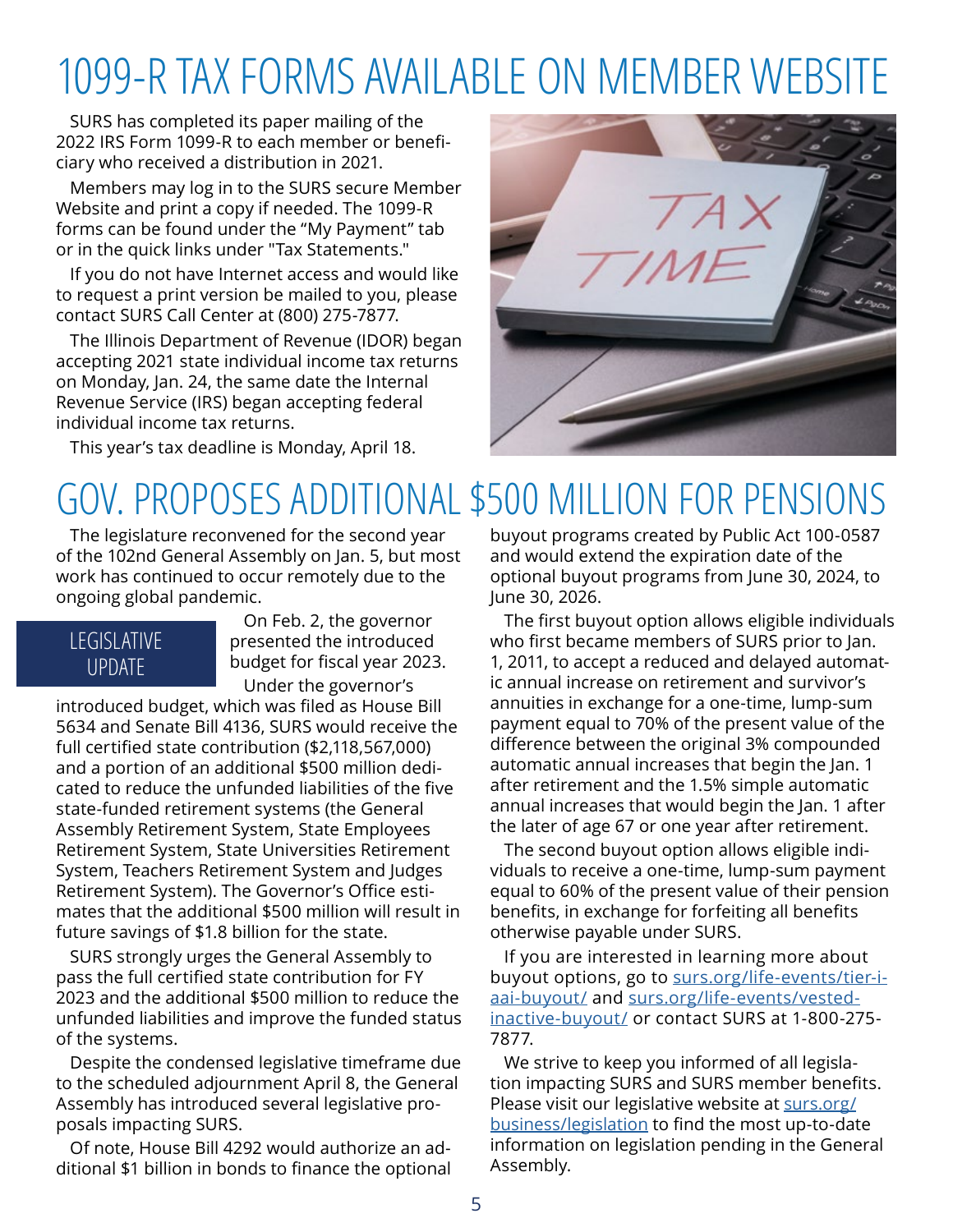The Retirement Savings Plan (RSP), SURS core defined contribution plan, had plan assets of more than \$4.1 billion, as of Dec. 31, 2021, which

### SURS RETIREMENT SAVINGS PLAN UPDATE

equates to an average account balance of \$180,370 per each of the 22,731 RSP participants. The RSP expe-

rienced an increase in plan assets of 15.7% from a year ago and enrollment increased 0.5%.

The average asset allocation as of Dec. 31, 2021, was 60.9% Equities, 18% Balanced Funds and 17.2% Fixed Income. The remaining 3.9% was attributable to Real Estate.

As we embark on the second year with Voya as the RSP recordkeeper, we encourage members to continue to read the informational materials that are available at surs.org/retirement-plans/rsp.

Members are also strongly encouraged to utilize the Lifetime Income Strategy (LIS) estimator to assist in determining what their monthly retirement benefits might be under that option. Members can change their retirement age, LIS percentage and salary assumptions in the estimator.

Members should continue to contact SURS for annuity estimates with Principal and TIAA.

SURS continues to work in coordination with the Defined Contribution (DC) Call Center to provide information to RSP members.

The DC Call Center and SURS RSP team have both recently expanded to provide additional service.

SURS offers two quarterly webinars titled "Navigating the RSP" and "RSP Distribution Options." Dates and times are posted on the SURS website as soon as they are set. To register, go to [surs.org](http://surs.org) and click on Educational Events.

SURS also offers individual counseling appointments for those nearing retirement. If you are within four years of retirement you may schedule a counseling appointment by either logging onto your Member Website account and clicking the link in the "Attention Box" or by phoning SURS at 800- 275-7877.

Members at all stages of their career may schedule an individual appointment with a SURS Defined Contribution representative. Appointments can be scheduled at [www.sursrsp.timetap.com](http://www.sursrsp.timetap.com). Representatives are available to discuss investments options, the SURS Lifetime Income Strategy (LIS) and more.

## SUPPLEMENT YOUR RETIREMENT SAVINGS WITH SURS DCP

If you are looking for an additional way to save for your retirement, consider the SURS Deferred Compensation Plan (DCP), our new voluntary supplemental retirement plan.

The SURS DCP is being offered through your employer to complement your core SURS retirement plan – the SURS Traditional Plan, SURS Portable Plan or SURS Retirement Savings Plan (RSP).

Creating added retirement savings is important since SURS members do not contribute to Social Security. Many members who are eligible for Social Security through other employment will have their Social Security reduced.

With the SURS DCP, you can build supplemental savings to help close the gap between income from your SURS core retirement plan and your retirement income goal. Your SURS DCP contributions are deducted automatically from your paycheck. You choose the savings rate right for you, up to the IRS maximum annual limits. You can make before-tax or after-tax contributions or a combination of both. You are eligible to contribute additional amounts at age 50 and up.

For more information or to sign up for a DCP



webinar go to [surs.org/retirement-plans/dcp](http://surs.org/retirement-plans/dcp). To schedule an appointment with a local representative go to [sursrsp.timetap.com](http://sursrsp.timetap.com).

To enroll go to [surs.org](http://surs.org) and click on the Member Website login button.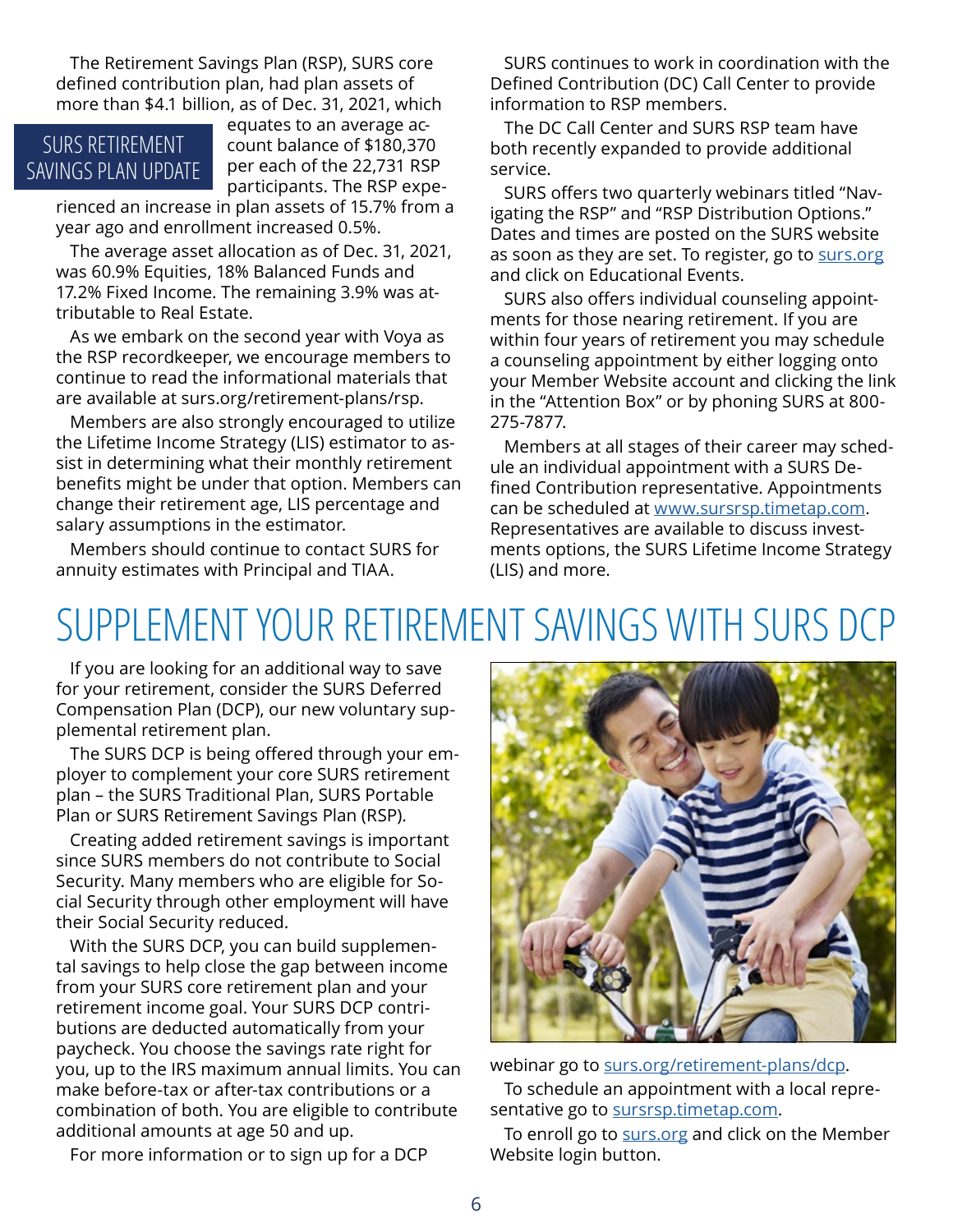### CHANGE WILL AFFECT FUTURE MONEY PURCHASE CALCULATIONS

 On July 2 the Money Purchase Factors used to calculate SURS retirement benefits will change. Members retiring on or after that date, with the highest retirement calculation under the Money Purchase calculation could be affected.

When a SURS member retires all eligible types of retirement calculations are performed, and the member's monthly benefit is based on the calculation that provides the highest benefit. For some members retiring on or after July 2 under the Money Purchase formula, the change in Money Purchase factors could result in a downward adjustment in their monthly benefit of 2%-4%.

Active members can offset the decrease by delaying retirement by approximately three to four months. Inactive participants would need to put off retirement four to six months to make up the difference.

 The changes to the Money Purchase factors will not affect:

- Current annuitants
- Survivor benefit recipients
- Retirement Savings Plan members

• Members who began participation on or after July 1, 2005

• Members whose benefit is highest under the General Formula calculation

Retirement calculations are



unique to each member. For this reason, SURS encourages members who are considering retirement in the next two years and might be affected by the changes, to log in to their personal account on the SURS Member Website and use the benefit estimator. The estimator has been updated with the new factors.

By calculating estimates for retirement dates before and after the July 2 effective date, members can gain a clearer picture of how the changes could impact their benefits. Members may also request a retirement counseling session electronically or by phone by calling 800-275- 7877.

The changes to the factors are a result of a recent actuarial experience study which recommended a reduction of the assumed rate of investment return and updated mortality tables to reflect changes in life expectancy. Money Purchase factors are an actuarial representation of the member's life expectancy. An actuarial experience study is required by state statute at least once every three years.

For more information, go to [surs.org/money-purchase-factor](https://surs.org/money-purchase-factor-change/)[change](https://surs.org/money-purchase-factor-change/), or attend the Money Purchase Factor Changes Webinar March 24 from 12 to 1 p.m. Register for the webinar at [surs.org/event/money-purchase](https://surs.org/event/money-purchase-factor-changes-webinar-4/)[factor-changes-webinar-4.](https://surs.org/event/money-purchase-factor-changes-webinar-4/)

### **DIRECTOR** from **Front Page**

"I look forward to finding new ways to improve our processes and technology while continuing to provide members the benefits they rely on."

Mayer is a graduate of Eastern Illinois Uni-

versity with a bachelor's degree in business management, and she holds a Master of Public Administration degree from the University of Illinois Springfield. The board worked with Heidrick & Struggles, a Chicago-based executive search firm, on a nationwide search for qualified candidates before selecting Mayer.